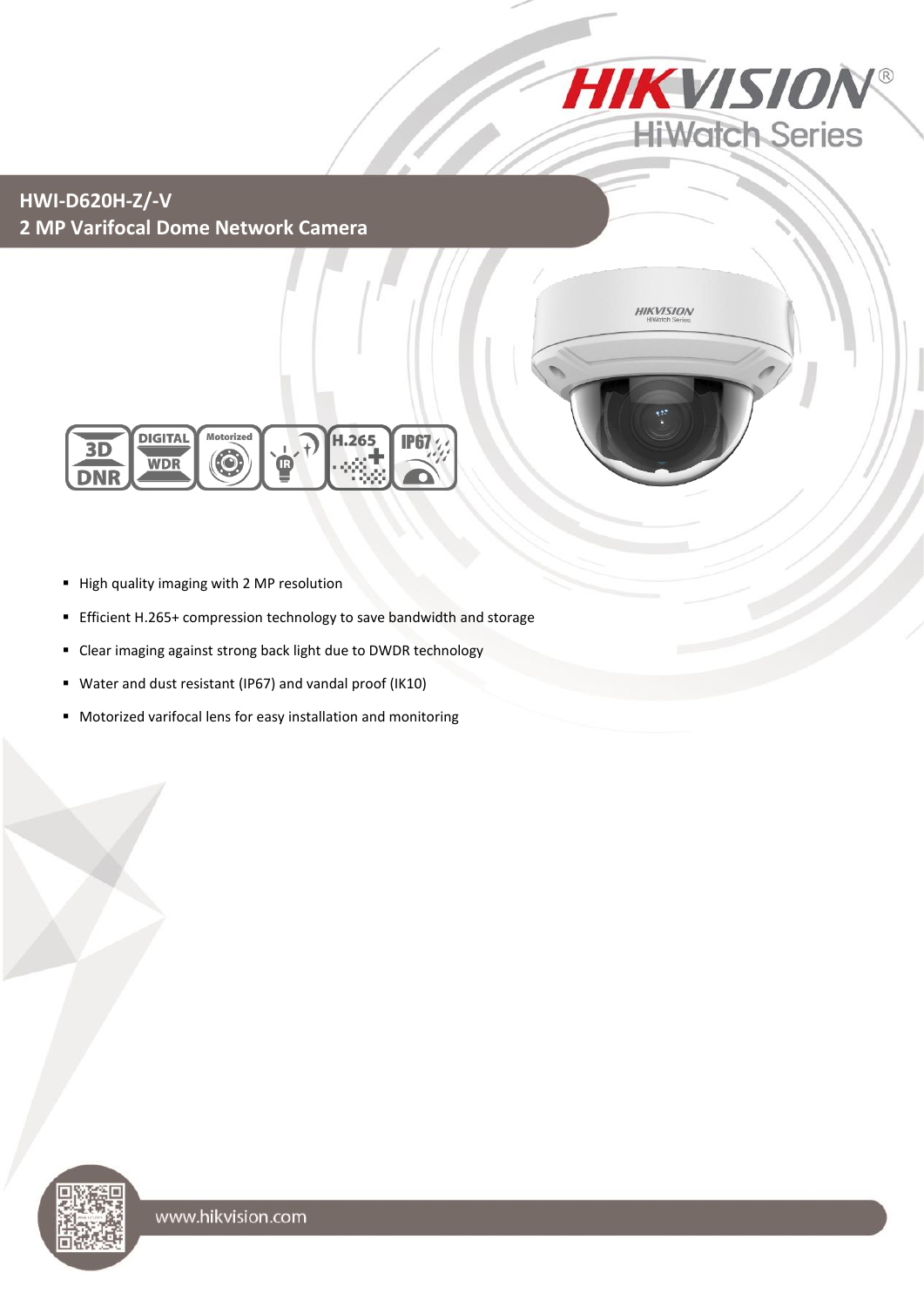

# **Specification**

| Camera |
|--------|
|--------|

| cannera                  |                                                                                                        |  |  |  |  |  |  |
|--------------------------|--------------------------------------------------------------------------------------------------------|--|--|--|--|--|--|
| Image Sensor             | 1/2.7" Progressive Scan CMOS                                                                           |  |  |  |  |  |  |
| Max. Resolution          | $1920 \times 1080$                                                                                     |  |  |  |  |  |  |
| Min. Illumination        | Color: 0.005 Lux @(F1.6, AGC ON), B/W: 0 Lux with IR                                                   |  |  |  |  |  |  |
| Shutter Speed            | 1/3 s to 1/100,000 s                                                                                   |  |  |  |  |  |  |
| Wide Dynamic Range       | Digital WDR                                                                                            |  |  |  |  |  |  |
| Day & Night              | IR Cut Filter                                                                                          |  |  |  |  |  |  |
| Angle Adjustment         | Pan: 0° to 355°, tilt: 0° to 70°, rotation: 0° to 355°                                                 |  |  |  |  |  |  |
| Lens                     |                                                                                                        |  |  |  |  |  |  |
| Lens Type                | Varifocal Lens, motorized lens, 2.8 to 12 mm                                                           |  |  |  |  |  |  |
| Focal Length & FOV       | 2.8 to 12 mm: horizontal FOV 96° to 36°, vertical FOV 51° to 20°, diagonal FOV 113° to<br>$42^{\circ}$ |  |  |  |  |  |  |
| Lens Mount               | Ø14                                                                                                    |  |  |  |  |  |  |
| Iris Type                | Fixed                                                                                                  |  |  |  |  |  |  |
| Aperture                 | F1.6                                                                                                   |  |  |  |  |  |  |
| Illuminator              |                                                                                                        |  |  |  |  |  |  |
| IR Wavelength            | 850 nm                                                                                                 |  |  |  |  |  |  |
| IR Range                 | Up to 30 m                                                                                             |  |  |  |  |  |  |
| <b>Video</b>             |                                                                                                        |  |  |  |  |  |  |
|                          | 50 Hz: 25 fps (1920 × 1080, 1280 × 720),                                                               |  |  |  |  |  |  |
| Main Stream              | 60 Hz: 30 fps (1920 × 1080, 1280 × 720)                                                                |  |  |  |  |  |  |
|                          | 50 Hz: 25 fps (640 × 480, 640 × 360)                                                                   |  |  |  |  |  |  |
| Sub-Stream               | 60 Hz: 30 fps (640 × 480, 640 × 360)                                                                   |  |  |  |  |  |  |
|                          | Main stream: H.265+/H.265/H.264+/H.264                                                                 |  |  |  |  |  |  |
| Video Compression        | Sub-stream: H.265/H.264/MJPEG                                                                          |  |  |  |  |  |  |
| Video Bit Rate           | 32 Kbps to 8 Mbps                                                                                      |  |  |  |  |  |  |
| H.264 Type               | Baseline Profile/Main Profile/High Profile                                                             |  |  |  |  |  |  |
| H.265 Type               | <b>Main Profile</b>                                                                                    |  |  |  |  |  |  |
| Region of Interest (ROI) | 1 fixed region for main stream                                                                         |  |  |  |  |  |  |
| <b>Network</b>           |                                                                                                        |  |  |  |  |  |  |
| Protocols                | TCP/IP, ICMP, HTTP, HTTPS, FTP, DHCP, DNS, DDNS, RTP, RTSP, RTCP, NTP, UPnP™,                          |  |  |  |  |  |  |
|                          | SMTP, IGMP, 802.1X, QoS, IPv6, Bonjour, IPv4, UDP, SSL/TLS                                             |  |  |  |  |  |  |
| Simultaneous Live View   | Up to 6 channels                                                                                       |  |  |  |  |  |  |
| API                      | Open Network Video Interface, ISAPI                                                                    |  |  |  |  |  |  |
| User/Host                | Up to 32 users. 3 levels: administrator, operator and user                                             |  |  |  |  |  |  |
| Client                   | iVMS-4200, Hik-Connect                                                                                 |  |  |  |  |  |  |
|                          | Plug-in required live view: IE 10+                                                                     |  |  |  |  |  |  |
| Web Browser              | Plug-in free live view: Chrome 57.0+, Firefox 52.0+                                                    |  |  |  |  |  |  |
|                          | Local service: Chrome 57.0+, Firefox 52.0+                                                             |  |  |  |  |  |  |
| Image                    |                                                                                                        |  |  |  |  |  |  |
| Image Settings           | Saturation, brightness, contrast, sharpness, AGC, white balance adjustable by client                   |  |  |  |  |  |  |
|                          | software or web browser                                                                                |  |  |  |  |  |  |
| Day/Night Switch         | Auto, Schedule, Day, Night                                                                             |  |  |  |  |  |  |
| Image Enhancement        | BLC, 3D DNR                                                                                            |  |  |  |  |  |  |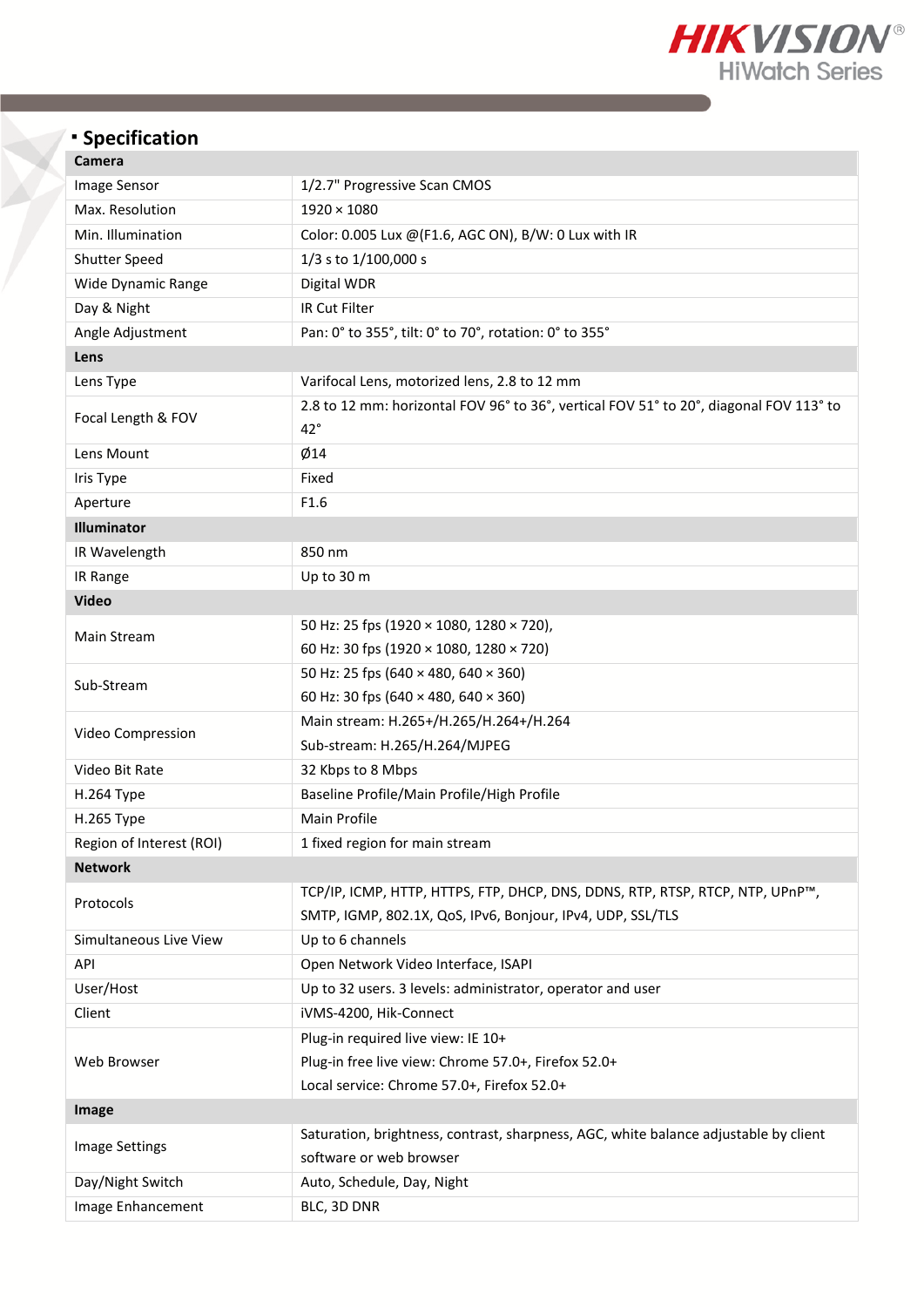

| Interface                    |                                                                                       |  |  |  |  |  |
|------------------------------|---------------------------------------------------------------------------------------|--|--|--|--|--|
| <b>Ethernet Interface</b>    | 1 RJ45 10 M/100 M self-adaptive Ethernet port                                         |  |  |  |  |  |
| On-Board Storage             | Built-in memory card slot, support microSD card, up to 256 GB                         |  |  |  |  |  |
| <b>Reset Key</b>             | Yes                                                                                   |  |  |  |  |  |
| <b>Event</b>                 |                                                                                       |  |  |  |  |  |
| <b>Basic Event</b>           | Motion detection, video tampering alarm, exception                                    |  |  |  |  |  |
|                              | Upload to FTP, notify surveillance center, send email, upload to memory card, trigger |  |  |  |  |  |
| Linkage                      | recording, trigger capture                                                            |  |  |  |  |  |
| General                      |                                                                                       |  |  |  |  |  |
| Power                        | 12 VDC ± 25%, 0.8 A, max. 10 W, Ø5.5 mm coaxial power plug                            |  |  |  |  |  |
|                              | PoE: (802.3af, Class 3, 36 V to 57 V), 0.2 A to 0.32 A, max. 11.5 W                   |  |  |  |  |  |
| Camera Dimension             | $\emptyset$ 141 mm × 99.9 mm (5.6" × 3.9")                                            |  |  |  |  |  |
| Package Dimension            | 140 mm $\times$ 140 mm $\times$ 154 mm (5.5" $\times$ 5.5" $\times$ 6.1")             |  |  |  |  |  |
| Camera Weight                | Approx. 820 g (1.8 lb.)                                                               |  |  |  |  |  |
| With Package Weight          | Approx. 1200 g (2.6 lb.)                                                              |  |  |  |  |  |
| <b>Storage Conditions</b>    | -30 °C to +60 °C (-22 °F to +140 °F). Humidity 95% or less (non-condensing)           |  |  |  |  |  |
| <b>Startup and Operating</b> |                                                                                       |  |  |  |  |  |
| Conditions                   | -30 °C to +60 °C (-22 °F to +140 °F). Humidity 95% or less (non-condensing)           |  |  |  |  |  |
| Language                     | English, Ukrainian                                                                    |  |  |  |  |  |
| <b>General Function</b>      | Anti-flicker, heartbeat, mirror, password protection, privacy mask, watermark, IP     |  |  |  |  |  |
|                              | address filter                                                                        |  |  |  |  |  |
| <b>Approval</b>              |                                                                                       |  |  |  |  |  |
|                              | FCC SDoC (47 CFR Part 15, Subpart B);                                                 |  |  |  |  |  |
|                              | CE-EMC (EN 55032: 2015, EN 61000-3-2: 2014, EN 61000-3-3: 2013, EN 50130-4: 2011      |  |  |  |  |  |
| <b>EMC</b>                   | $+A1: 2014);$                                                                         |  |  |  |  |  |
|                              | RCM (AS/NZS CISPR 32: 2015);                                                          |  |  |  |  |  |
|                              | IC VoC (ICES-003: Issue 6, 2016);                                                     |  |  |  |  |  |
|                              | KC (KN 32: 2015, KN 35: 2015)                                                         |  |  |  |  |  |
|                              | UL (UL 60950-1);                                                                      |  |  |  |  |  |
| Safety                       | CB (IEC 60950-1:2005 + Am 1:2009 + Am 2:2013, IEC 62368-1:2014);                      |  |  |  |  |  |
|                              | CE-LVD (EN 60950-1:2005 + Am 1:2009 + Am 2:2013, IEC 62368-1:2014);                   |  |  |  |  |  |
|                              | BIS (IS 13252(Part 1):2010+A1:2013+A2:2015)                                           |  |  |  |  |  |
|                              | CE-RoHS (2011/65/EU);                                                                 |  |  |  |  |  |
| Environment                  | WEEE (2012/19/EU);                                                                    |  |  |  |  |  |
|                              | Reach (Regulation (EC) No 1907/2006)                                                  |  |  |  |  |  |
| Other                        | IP67 (IEC 60529-2013), IK10 (IEC 62262:2002)                                          |  |  |  |  |  |

### **Available Model**

HWI-D620H-Z (2.8 to 12 mm)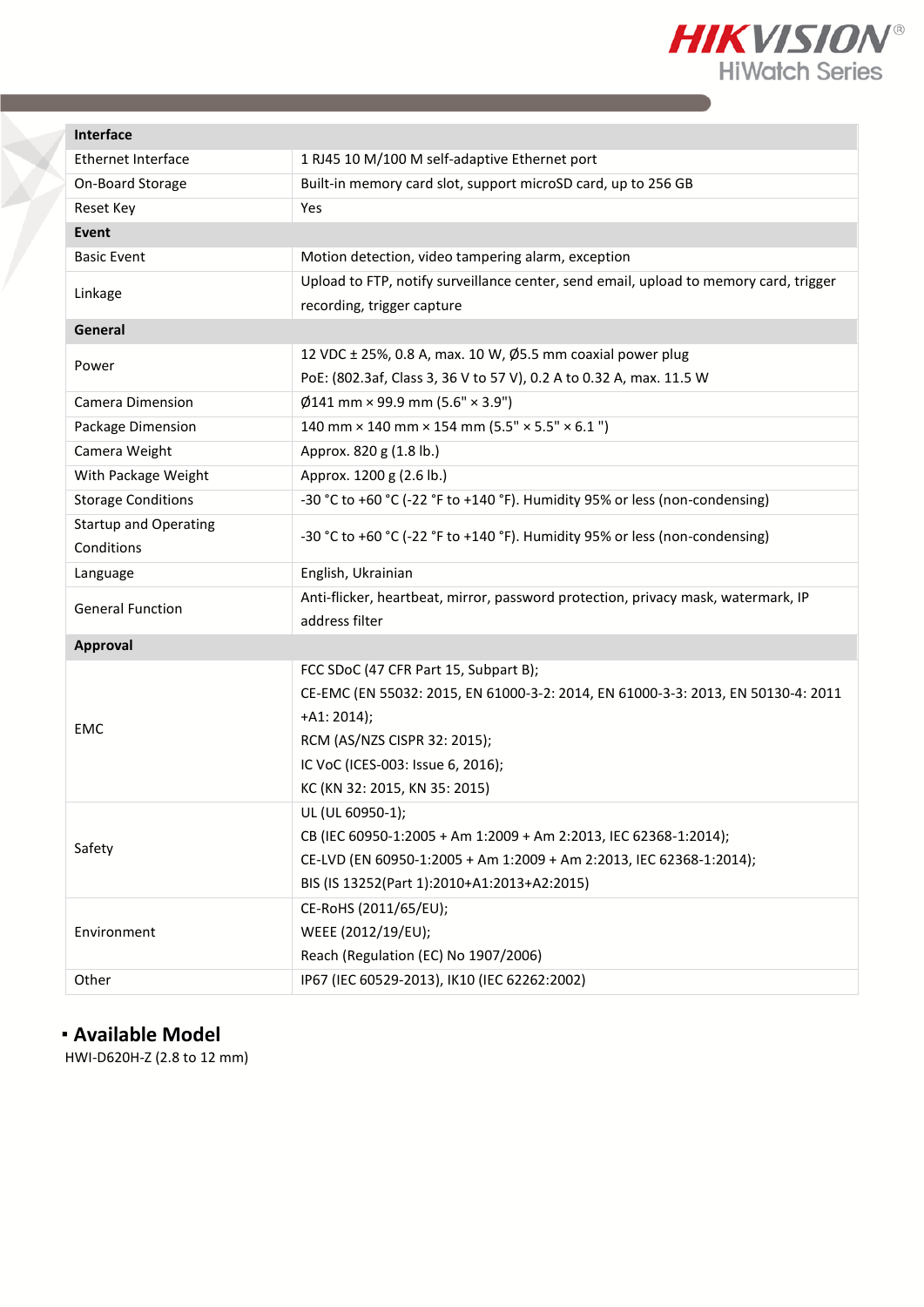

#### **Dimension**



Unit: mm (inch)

### **Accessory**

#### **Optional**

| <b>DS-1275ZJ-SUS</b>                      | DS-1273ZJ-135       | <b>DS-1276ZJ-SUS</b> | <b>DS-1227ZJ</b>        | DS-1258ZJ-L          |
|-------------------------------------------|---------------------|----------------------|-------------------------|----------------------|
| <b>Vertical Pole Mount</b>                | <b>Wall Mount</b>   | <b>Corner Mount</b>  | <b>In-Ceiling Mount</b> | <b>Wall Mount</b>    |
|                                           |                     |                      |                         |                      |
| DS-1281ZJ-DM23<br><b>Inclined Ceiling</b> | DS-1280ZJ-DM21      | DS-1473ZJ-135B       | <b>DS-1250ZJ</b>        | DS-1271ZJ-135        |
| <b>Mount</b>                              | <b>Junction Box</b> | <b>Wall Mount</b>    | <b>Rain Shade</b>       | <b>Pendant Mount</b> |
|                                           |                     |                      |                         |                      |